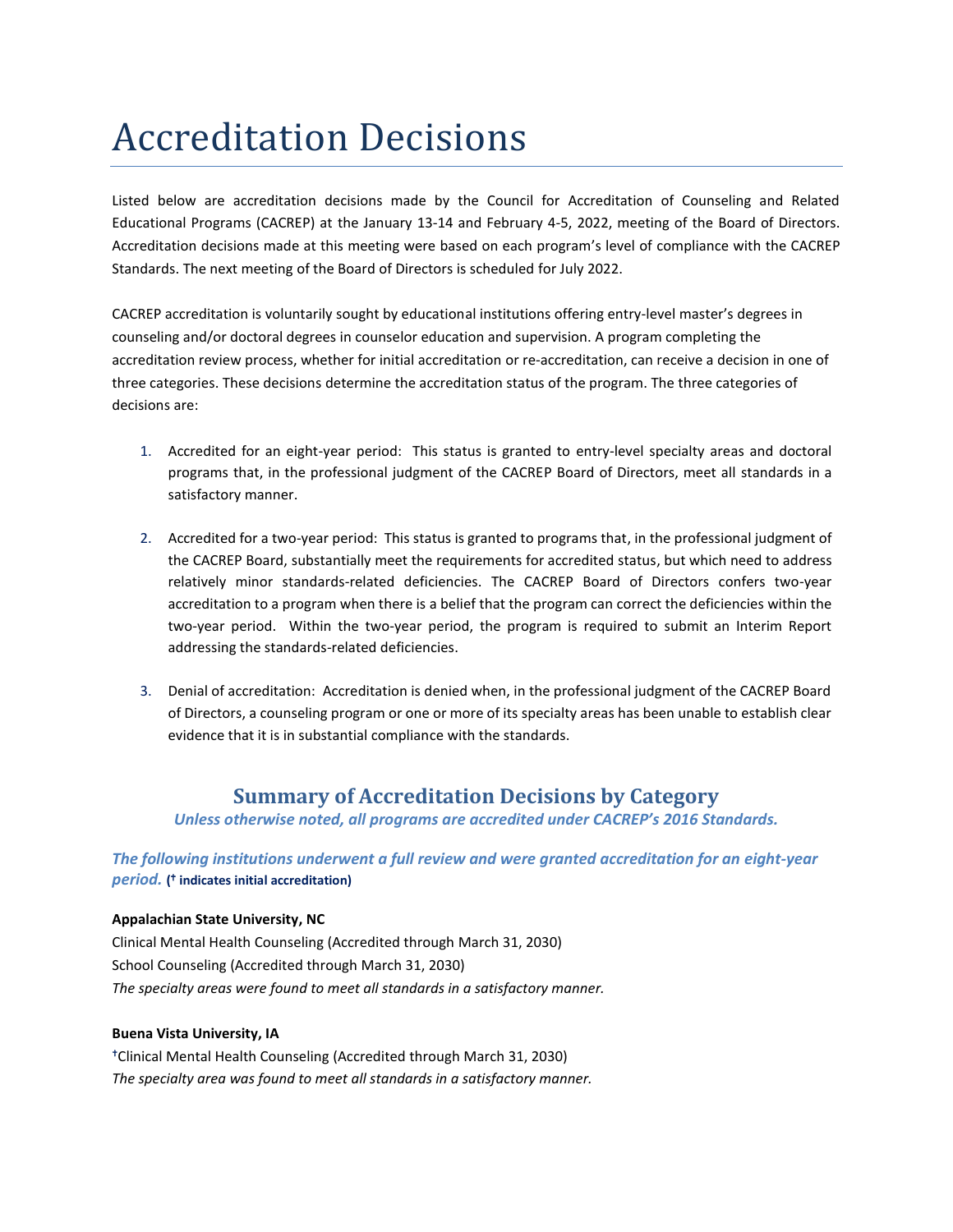#### **Gonzaga University, WA**

Clinical Mental Health Counseling (Accredited through March 31, 2030) Marriage, Couple, and Family Counseling (Accredited through March 31, 2030) School Counseling (Accredited through March 31, 2030) *The specialty areas were found to meet all standards in a satisfactory manner.*

#### **Indiana University Purdue University Indianapolis, IN**

School Counseling (Accredited through March 31, 2030) *The specialty area was found to meet all standards in a satisfactory manner.*

#### **The College of Saint Rose, NY**

Clinical Mental Health Counseling (Accredited through March 31, 2030) School Counseling (Accredited through March 31, 2030) *The specialty areas were found to meet all standards in a satisfactory manner.*

#### **Thomas Jefferson University, PA**

Clinical Mental Health Counseling (Accredited through March 31, 2030) *The specialty area was found to meet all standards in a satisfactory manner.*

#### **University of South Carolina, SC – Adding Mid-Cycle**

Clinical Mental Health Counseling (Accredited through October 31, 2022) *The specialty area was found to meet all standards in a satisfactory manner.*

#### **Vanderbilt University, TN**

Clinical Mental Health Counseling (Accredited through March 31, 2030) School Counseling (Accredited through March 31, 2030) *The specialty areas were found to meet all standards in a satisfactory manner.*

#### **Western Kentucky University, KY**

Clinical Mental Health Counseling (Accredited through March 31, 2030) Marriage, Couple, and Family Counseling (Accredited through March 31, 2030) *The specialty areas were found to meet all standards in a satisfactory manner.*

*The following institutions submitted Interim Reports and were granted continued accreditation for the remainder of their eight-year period:*

## **Barry University, FL**

Clinical Mental Health Counseling (Accredited through October 31, 2027) Marriage, Couple, and Family Counseling (Accredited through October 31, 2027) School Counseling (Accredited through October 31, 2027) Counselor Education and Supervision (Accredited through October 31, 2027) *The specialty areas and doctoral program were found to meet all standards in a satisfactory manner.*

## **California State University Los Angeles, CA**

Rehabilitation Counseling (Accredited through October 31, 2027) *The specialty area was found to meet all standards in a satisfactory manner.*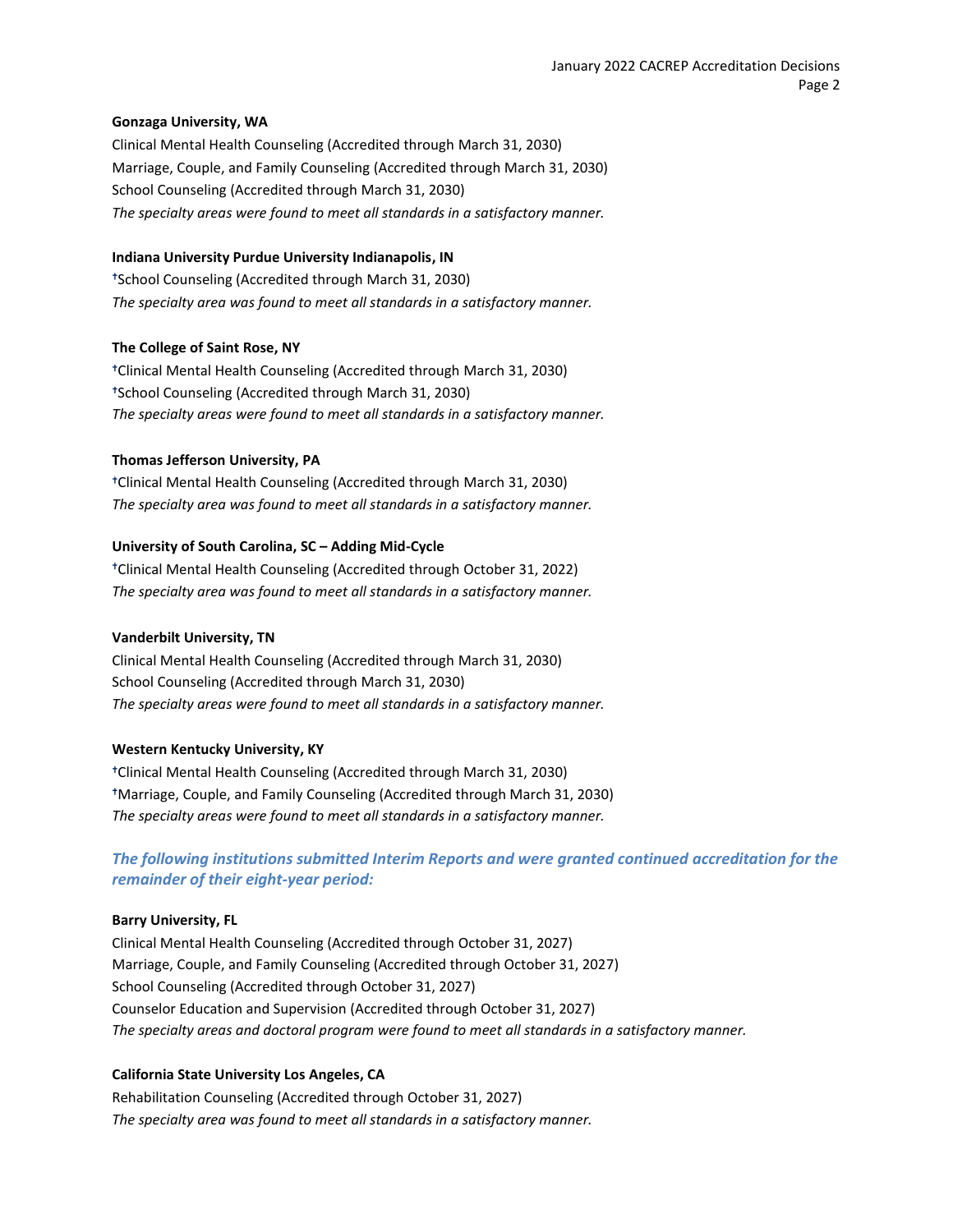#### **Loyola University New Orleans, LA**

Clinical Mental Health Counseling (Accredited through March 31, 2028) Marriage, Couple, and Family Counseling (Accredited through March 31, 2028) *The specialty areas were found to meet all standards in a satisfactory manner.*

#### **Montreat College, NC (accredited under the 2009 Standards)**

Clinical Mental Health Counseling (Accredited through March 31, 2026) *The specialty area was found to meet all standards in a satisfactory way.*

#### **National Louis University, IL**

Clinical Mental Health Counseling (Accredited through March 31, 2027) School Counseling (Accredited through March 31, 2027) *The specialty areas were found to meet all standards in a satisfactory manner.*

#### **Rowan University, NJ**

School Counseling (Accredited through October 31, 2027) *The specialty area was found to meet all standards in a satisfactory manner.*

#### **San Francisco State University, CA**

Career Counseling (Accredited through October 31, 2027) College Counseling and Student Affairs (Accredited through October 31, 2027) Clinical Mental Health Counseling (Accredited through October 31, 2027) Marriage, Couple, and Family Counseling (Accredited through October 31, 2027) School Counseling (Accredited through October 31, 2027) *The specialty areas were found to meet all standards in a satisfactory manner.*

## **State University of New York at Plattsburgh, NY**

Clinical Mental Health Counseling (Accredited through October 31, 2029) *The specialty area was found to meet all standards in a satisfactory manner.*

#### **Union Institute and University, OH**

Clinical Mental Health Counseling (Accredited through March 31, 2026) *The specialty area was found to meet all standards in a satisfactory manner.*

#### **University of Texas Rio Grande Valley, TX**

Clinical Rehabilitation Counseling (Accredited through October 31, 2027) Counselor Education and Supervision (Accredited through October 31, 2027) *The specialty area and doctoral program were found to meet all standards in a satisfactory manner.*

## **Western Illinois University Quad Cities, IL**

Clinical Mental Health Counseling (Accredited through October 31, 2024) School Counseling (Accredited through October 31, 2024) *The specialty areas were found to meet all standards in a satisfactory manner.*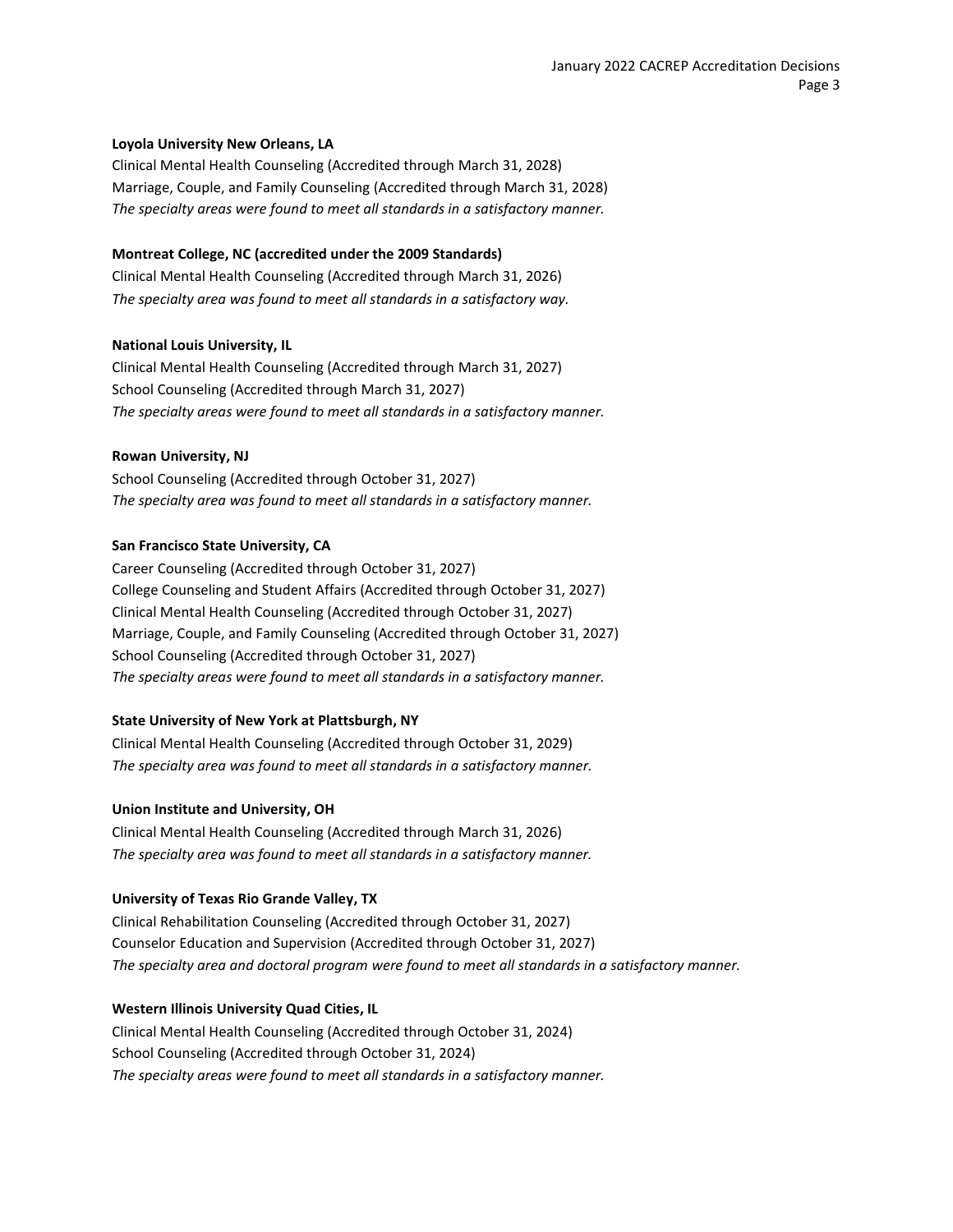# *The following institutions underwent a full review and were granted accreditation for a two-year period:* **( indicates initial accreditation)**

#### **Andrews University, MI**

Clinical Mental Health Counseling (Accredited through March 31, 2024)

Additional information is required for the following standards:

1.M - The institution needs to address new student orientation.

1.T - The institution needs to report back on adherence to the 12:1 FTE student to faculty ratio.

1.W - The institution needs to report on core faculty educational credentials.

1.X – The institution needs to address the core faculty identity and engagement requirements.

3.O – The institution needs to address student supervisor qualifications.

School Counseling (accredited through March 31, 2024)

Additional information is required for the following standards:

1.M - The institution needs to address new student orientation.

1.T - The institution needs to report back on adherence to the 12:1 FTE student to faculty ratio.

1.W - The institution needs to report on core faculty educational credentials.

1.X – The institution needs to address the core faculty identity and engagement requirements.

3.O – The institution needs to address student supervisor qualifications.

*The specialty areas were found to substantially meet the standards with some minor standards-related deficiencies for which the Board requires further information. The institution is required to submit an Interim Report, on the standards listed above, for review by the CACREP Board prior to the accreditation expiration date.*

#### **Ashland Theological Seminary, OH**

Clinical Mental Health Counseling (Accredited through March 31, 2024)

Additional information is required for the following standards:

1.K - The institution needs to report back on efforts to recruit and retain a diverse student group.

1.Q – The institution needs to report back on efforts to recruit and retain a diverse faculty group.

1.S - The institution needs to ensure that at least half of the course credit hours are taught by core faculty.

1.T - The institution needs to report back on adherence to the 12:1 FTE student to faculty ratio.

1.DD - The institution needs to address clinical coordinator requirements.

*The specialty area was found to substantially meet the standards with some minor standard-related deficiencies for which the Board requires further information. The institution is required to submit an Interim Report, on the standards listed above, for review by the CACREP Board prior to the accreditation expiration date.*

## **Caldwell University, NJ**

Clinical Mental Health Counseling (Accredited through March 31, 2024)

Additional information is required for the following policies and standards:

Policy 1.b – The institution needs to address counseling identity for this specialty area.

Policy 1.c – The institution needs to address program titles for this specialization.

1.S - The institution needs to ensure that at least half of the course credit hours are taught by core faculty.

- 1.X The institution needs to address the core faculty identity and engagement requirements.
- 3.H **-** The institution needs to report back on practicum supervision requirements.
- 3.P The institution needs to address site supervisor qualifications.
- 3.R The institution needs to report on the use of written supervision agreements.
- 4.B The institution needs to address evaluation of program objectives.
- 4.G The institution needs to address assessment of student dispositions.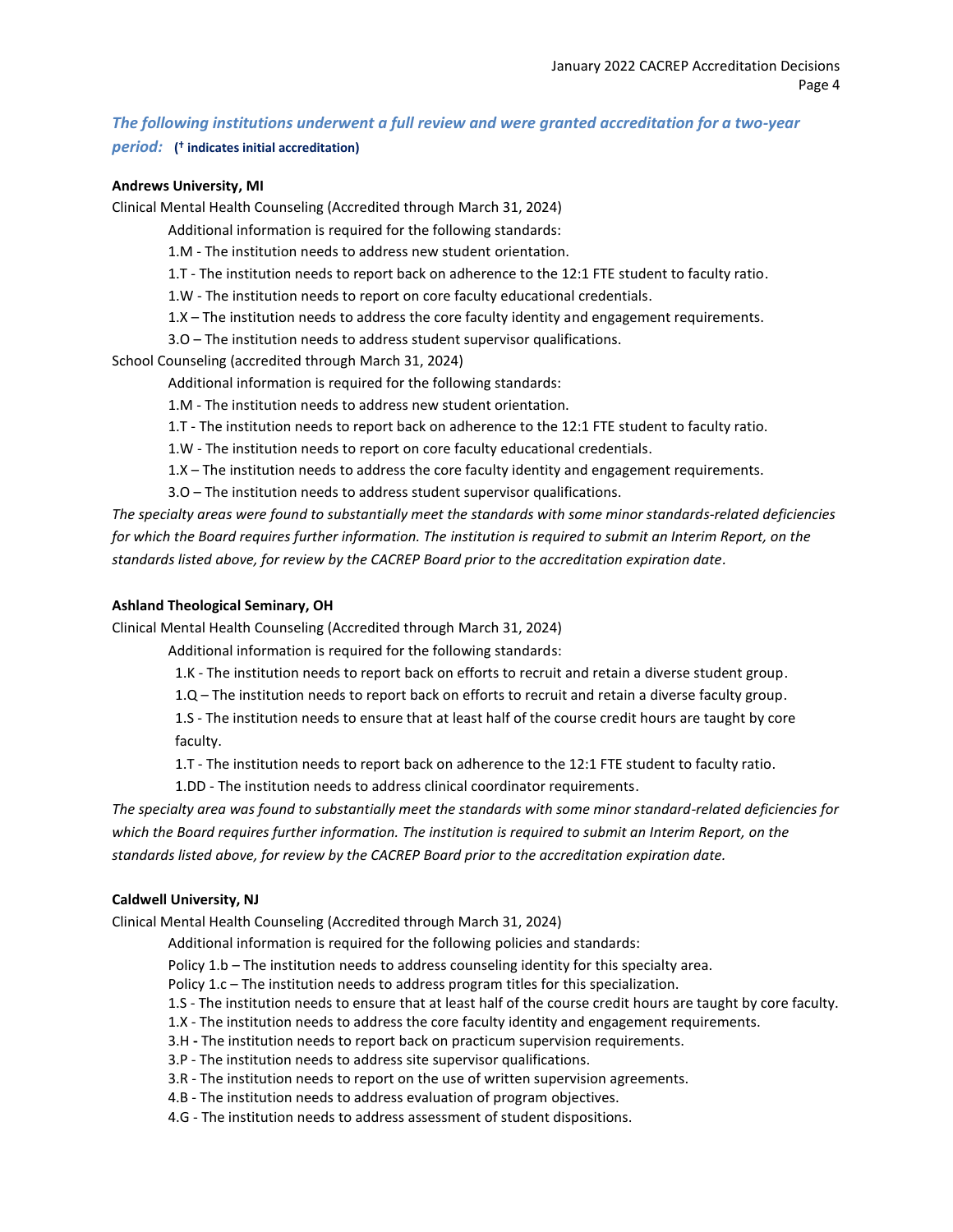4.H - The institution needs to address student retention, remediation and dismissal processes based on individual assessment.

*The specialty area was found to substantially meet the standards with some minor standard-related deficiencies for which the Board requires further information. The institution is required to submit an Interim Report, on the standards listed above, for review by the CACREP Board prior to the accreditation expiration date.*

#### **Doane University, NE**

Clinical Mental Health Counseling (accredited through March 31, 2024)

Additional information is required for the following standards:

1.K - The institution needs to report back on efforts to recruit and retain a diverse student group.

1.Q – The institution needs to report back on efforts to recruit and retain a diverse faculty group.

4.B - The institution needs to address evaluation of program objectives.

*The specialty area was found to substantially meet the standards with some minor standard-related deficiencies for which the Board requires further information. The institution is required to submit an Interim Report, on the standards listed above, for review by the CACREP Board prior to the accreditation expiration date.*

#### **Florida International University, FL**

Clinical Mental Health Counseling (Accredited through March 31, 2024)

Additional information is required for the following standards:

1.B - The institution needs to report back on the accuracy of institutional media in reference to the degree programs.

2.B - The institution needs to address program objectives.

4.A - The institution needs to address the systematic evaluation plan.

4.B - The institution needs to address evaluation of program objectives.

4.E - The institution must address outcome data posted on the program website.

School Counseling (Accredited through March 31, 2024)

Additional information is required for the following standards:

1.B - The institution needs to report back on the accuracy of institutional media in reference to the degree programs.

2.B - The institution needs to address program objectives.

4.A - The institution needs to address the systematic evaluation plan.

4.B - The institution needs to address evaluation of program objectives.

4.E - The institution must address outcome data posted on the program website.

*The specialty areas were found to substantially meet the standards with some minor standard-related deficiencies for which the Board requires further information. The institution is required to submit an Interim Report, on the standards listed above, for review by the CACREP Board prior to the accreditation expiration date.*

## **Fort Valley State University, FL**

School Counseling (Accredited through March 31, 2024)

Additional information is required for the following standards:

1.B - The institution needs to report back on the accuracy of institutional media in reference to the degree programs.

1.I - The institution needs to address counseling instruction environments.

3.B - The institution must address program-appropriate recordings and/or live supervision of students' interactions with clients.

4.A - The institution needs to address the systematic evaluation plan.

4.B - The institution needs to address evaluation of program objectives.

4.C - The institution needs to report back on the use of program evaluation data to inform program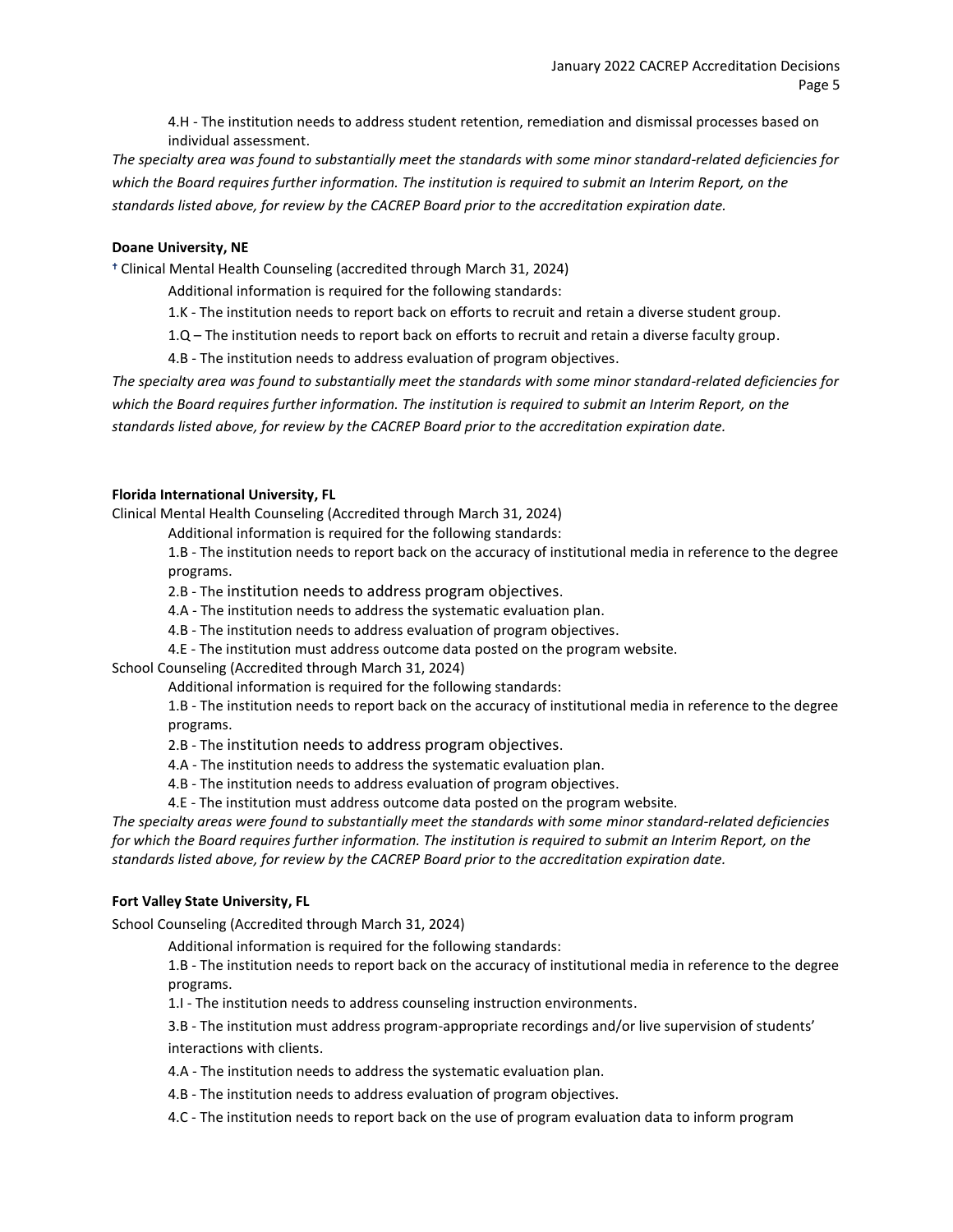modifications.

4.F - The institution needs to address assessment of student learning.

*The specialty area was found to substantially meet the standards with some minor standard-related deficiencies for which the Board requires further information. The institution is required to submit an Interim Report, on the standards listed above, for review by the CACREP Board prior to the accreditation expiration date.*

## **Indiana State University, IN**

Clinical Mental Health Counseling (Accredited through March 31, 2024)

Additional information is required for the following standards:

1.X - The institution needs to address the core faculty identity and engagement requirements.

2.F.3 - The institution needs to address curriculum in Human Growth and Development.

2.F.5.c – The institution must address curriculum on the impact of technology on the counseling process.

2.F.8 – The institution needs to address curriculum on Research and Program Evaluation.

3.P – The institution needs to address site supervisor qualifications.

3.Q – The institution needs to address orientation, consultation, and professional development

opportunities for site supervisors.

4.D – The institution needs to address its annual report creation and distribution.

4.F - The institution needs to address assessment of student learning.

School Counseling (Accredited through March 31, 2024)

Additional information is required for the following standards:

1.X - The institution needs to address the core faculty identity and engagement requirements.

2.F.3 - The institution needs to address curriculum in Human Growth and Development.

2.F.5.m – The institution must address curriculum on crisis intervention, trauma-informed, and community-based strategies.

2.F.8 – The institution needs to address curriculum on Research and Program Evaluation.

3.P – The institution needs to address site supervisor qualifications.

3.Q – The institution needs to address orientation, consultation, and professional development opportunities for site supervisors.

4.D – The institution needs to address its annual report creation and distribution.

4.F - The institution needs to address assessment of student learning.

5.G.2.h – The institution needs to address the common medications that affect learning, behavior, and mood in children and adolescents.

5.G.2.i – The institution needs to address the signs and symptoms of substance abuse in children and adolescents as well as the signs and symptoms of living in a home where substance use occurs.

5.G.2.m – The institution needs to address legislation and government policy relevant to school counseling.

Counselor Education and Supervision (Accredited through March 31, 2024)

Additional information is required for the following standards:

6.A.6 - The institution needs to verify that doctoral programs have two core counselor education program faculty in addition to the requirements for entry-level programs.

6.B.1.b - The institution needs to address integration of theories relevant to counseling.

6.B.1.c – The institution needs to address the conceptualization of clients from multiple theoretical perspectives.

6.B.1.d – The institution needs to address evidence-based counseling practices.

6.B.1.e – The institution needs to address methods for evaluating counseling effectiveness.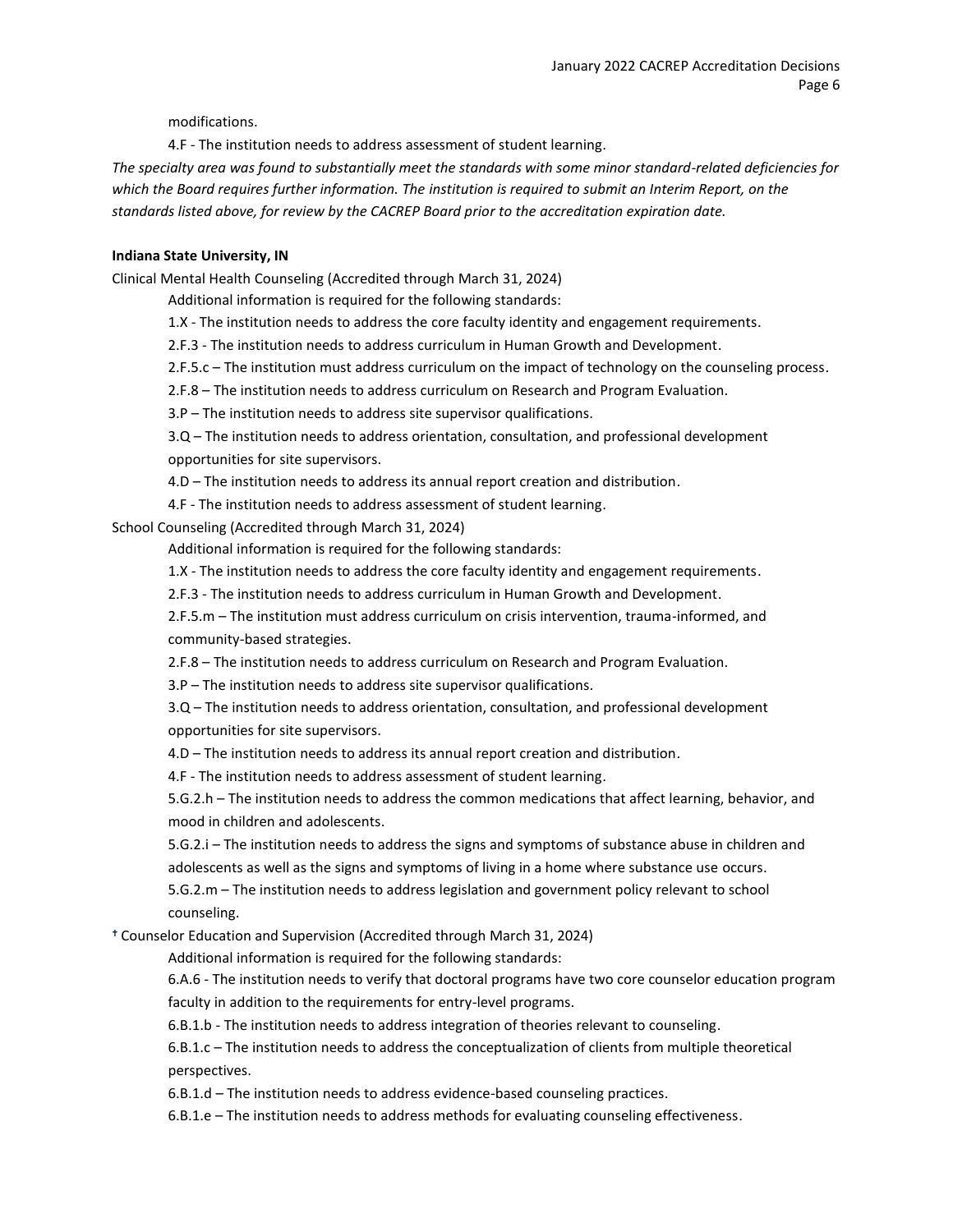6.B.4.a-l – The institution needs to address curriculum in doctoral Research and Scholarship 6.B.5.a-f and h-l – The institution needs to address curriculum in doctoral Leadership and Advocacy.

6.C.6 – The institution needs to verify that doctoral students are covered by individual professional counseling liability insurance policies while enrolled in practicum.

6.C.7 – The institution needs to ensure that doctoral students a minimum of 600 clock hours. The 600 hours including supervised experiences in at least three of the five doctoral core areas.

*The specialty areas and doctoral program were found to substantially meet the standards with some minor standard-related deficiencies for which the Board requires further information. The institution is required to submit an Interim Report on the standards listed above for review by the CACREP Board prior to the accreditation expiration date.*

## **Kean University, NJ**

Clinical Mental Health Counseling (Accredited through March 31, 2024)

Additional information is required for the following standards:

1.T - The institution needs to report back on adherence to the 12:1 FTE student to faculty ratio.

1.U – The institution needs to address teaching and advising loads, scholarship, and service expectations

of counselor education program faculty.

1.V. - The institution needs to report back on clerical assistance resources.

2.B – The institution needs to address program objectives.

3.N – The institution needs to address faculty supervisor qualifications.

4.B - The institution needs to address evaluation of program objectives.

4.F - The institution needs to address assessment of student learning.

College Counseling and Student Affairs (Accredited through March 31, 2024)

Additional information is required for the following standards:

1.T - The institution needs to report back on adherence to the 12:1 FTE student to faculty ratio.

1.U – The institution needs to address teaching and advising loads, scholarship, and service expectations of counselor education program faculty.

1.V. - The institution needs to report back on clerical assistance resources.

2.B – The institution needs to address program objectives.

3.N – The institution needs to address faculty supervisor qualifications.

4.B - The institution needs to address evaluation of program objectives.

4.F - The institution needs to address assessment of student learning.

School Counseling (Accredited through March 31, 2024)

Additional information is required for the following standards:

1.T - The institution needs to report back on adherence to the 12:1 FTE student to faculty ratio.

1.U – The institution needs to address teaching and advising loads, scholarship, and service expectations of counselor education program faculty.

1.V. - The institution needs to report back on clerical assistance resources.

2.B – The institution needs to address program objectives.

3.N – The institution needs to address faculty supervisor qualifications.

4.B - The institution needs to address evaluation of program objectives.

4.F - The institution needs to address assessment of student learning.

Counselor Education and Supervision (Accredited through March 31, 2024)

Additional information is required for the following standards: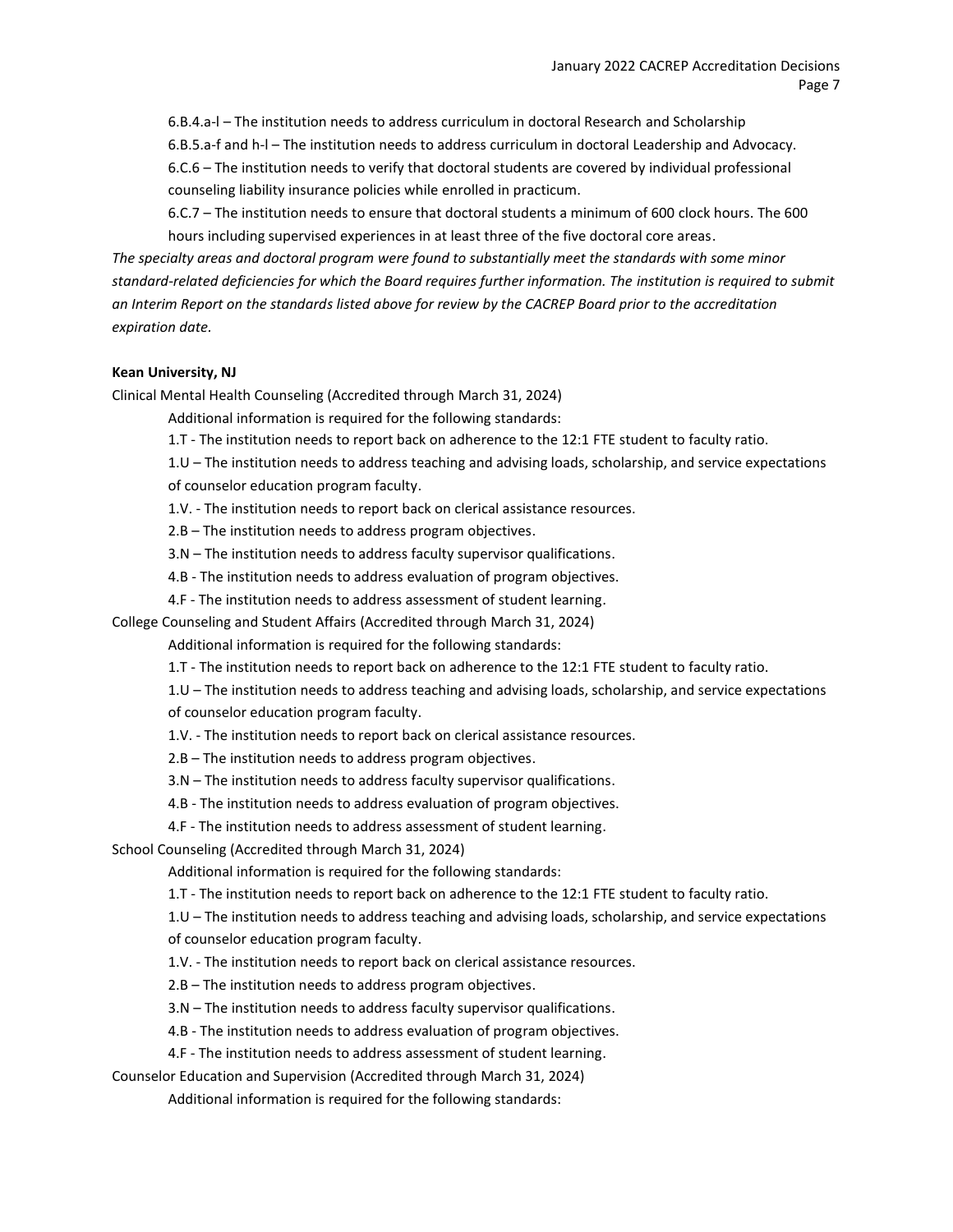6.A.5 – The institution needs to verify that doctoral students must complete counseling-related dissertation research.

*The specialty areas and doctoral program were found to substantially meet the standards with some minor standard-related deficiencies for which the Board requires further information. The institution is required to submit an Interim Report, on the standards listed above, for review by the CACREP Board prior to the accreditation expiration date.*

## **Kent State University, OH**

Clinical Mental Health Counseling (Accredited through March 31, 2024)

Additional information is required for the following standards:

1.V. - The institution needs to report back on clerical assistance resources.

3.Q – The institution needs to address orientation, consultation, and professional development opportunities for site supervisors.

Clinical Rehabilitation Counseling (Accredited through March 31, 2024)

Additional information is required for the following standards:

3.Q – The institution needs to address orientation, consultation, and professional development

opportunities for site supervisors.

School Counseling (Accredited through March 31, 2024)

Additional information is required for the following standards:

1.V. - The institution needs to report back on clerical assistance resources.

3.Q – The institution needs to address orientation, consultation, and professional development opportunities for site supervisors.

Counselor Education and Supervision (Accredited through March 31, 2024)

Additional information is required for the following standards:

All entry-level Standards must be met for at least one specialty area.

*The specialty areas and doctoral program were found to substantially meet the standards with some minor standard-related deficiencies for which the Board requires further information. The institution is required to submit an Interim Report, on the standards listed above, for review by the CACREP Board prior to the accreditation expiration date.*

#### **Lewis University, IL**

Clinical Mental Health Counseling (Accredited through March 31, 2024)

Additional information is required for the following standards:

2.F.3.h - The institution must address curriculum on understanding differing abilities and strategies.

2.F.5.l - The institution must address curriculum on suicide prevention models and strategies.

3.Q - The institution needs to address orientation, consultation, and professional development opportunities for site supervisors.

*The specialty area was found to substantially meet the standards with some minor standard-related deficiencies for which the Board requires further information. The Institution is required to submit an Interim Report, on the standards listed above, for review by the CACREP Board prior to the accreditation expiration date.*

## **Michigan State University, MI**

Rehabilitation Counseling (Accredited through March 31, 2024)

Additional information is required for the following standard:

3.B - The institution must address program-appropriate recordings and/or live supervision of students' interactions with clients.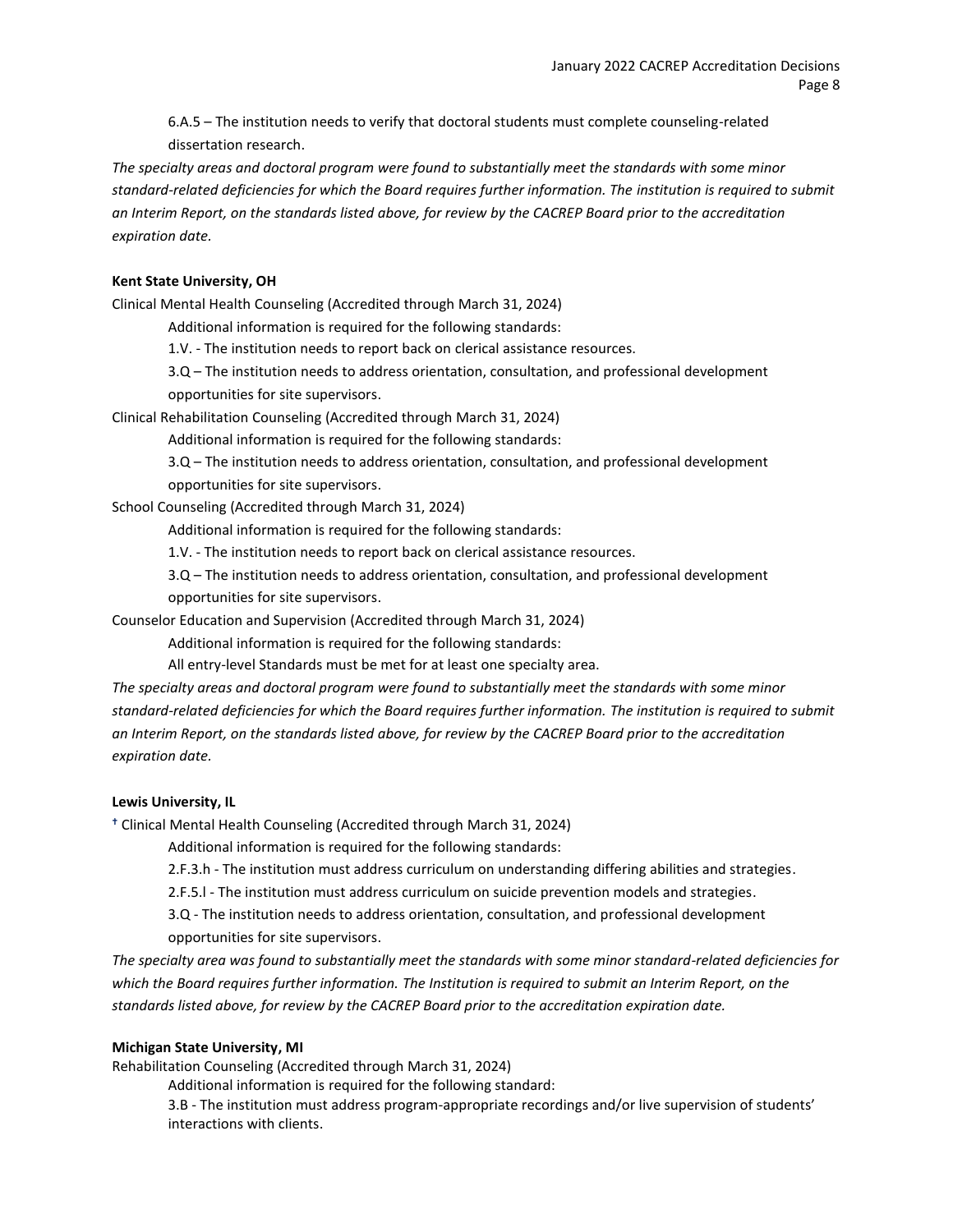Counselor Education and Supervision (Accredited through March 31, 2024)

Additional information is required for the following standard:

All entry-level Standards must be met for the specialty area.

*The specialty area and doctoral program were found to substantially meet the standards with some minor standard-related deficiencies for which the Board requires further information. The institution is required to submit an Interim Report, on the standard listed above, for review by the CACREP Board prior to the accreditation expiration date.*

## **National Louis University Tampa, FL**

Clinical Mental Health Counseling (Accredited through March 31, 2024)

Additional information is required for the following standards:

1.O - The institution must address program-appropriate recordings and/or live supervision of students' interactions with clients.

1.Z – The institution needs to report on noncore faculty.

3.H – The institution needs to report back on practicum supervision requirements.

3.R – The institution needs to report on the use of written supervision agreements.

Counselor Education and Supervision (Accredited through March 31, 2024)

Additional information is required for the following standard:

All entry-level Standards must be met for the specialty area.

*The specialty area and doctoral program were found to substantially meet the standards with some minor standard-related deficiencies for which the Board requires further information. The institution is required to submit an Interim Report, on the standards listed above, for review by the CACREP Board prior to the accreditation expiration date*

## **North Carolina State University, NC**

Clinical Mental Health Counseling (Accredited through March 31, 2024)

Additional information is required for the following standards:

- 1.S The institution needs to ensure that at least half of the course credit hours are taught by core faculty.
- 2.C The institution needs to report on student active involvement with the counseling profession.
- 3.R The institution needs to report on the use of written supervision agreements.
- 4.B The institution needs to address evaluation of program objectives.
- 4.F The institution needs to address assessment of student learning.

College Counseling and Student Affairs (Accredited through March 31, 2024)

Additional information is required for the following standards:

- 1.S The institution needs to ensure that at least half of the course credit hours are taught by core faculty.
- 2.C The institution needs to report on student active involvement with the counseling profession.
- 3.R The institution needs to report on the use of written supervision agreements.

4.B - The institution needs to address evaluation of program objectives.

4.F - The institution needs to address assessment of student learning.

School Counseling (Accredited through March 31, 2024)

Additional information is required for the following standards:

- 1.S The institution needs to ensure that at least half of the course credit hours are taught by core faculty.
- 2.C The institution needs to report on student active involvement with the counseling profession.
- 3.R The institution needs to report on the use of written supervision agreements.
- 4.B The institution needs to address evaluation of program objectives.
- 4.F The institution needs to address assessment of student learning.

Counselor Education and Supervision (Accredited through March 31, 2024)

Additional information is required for the following standards: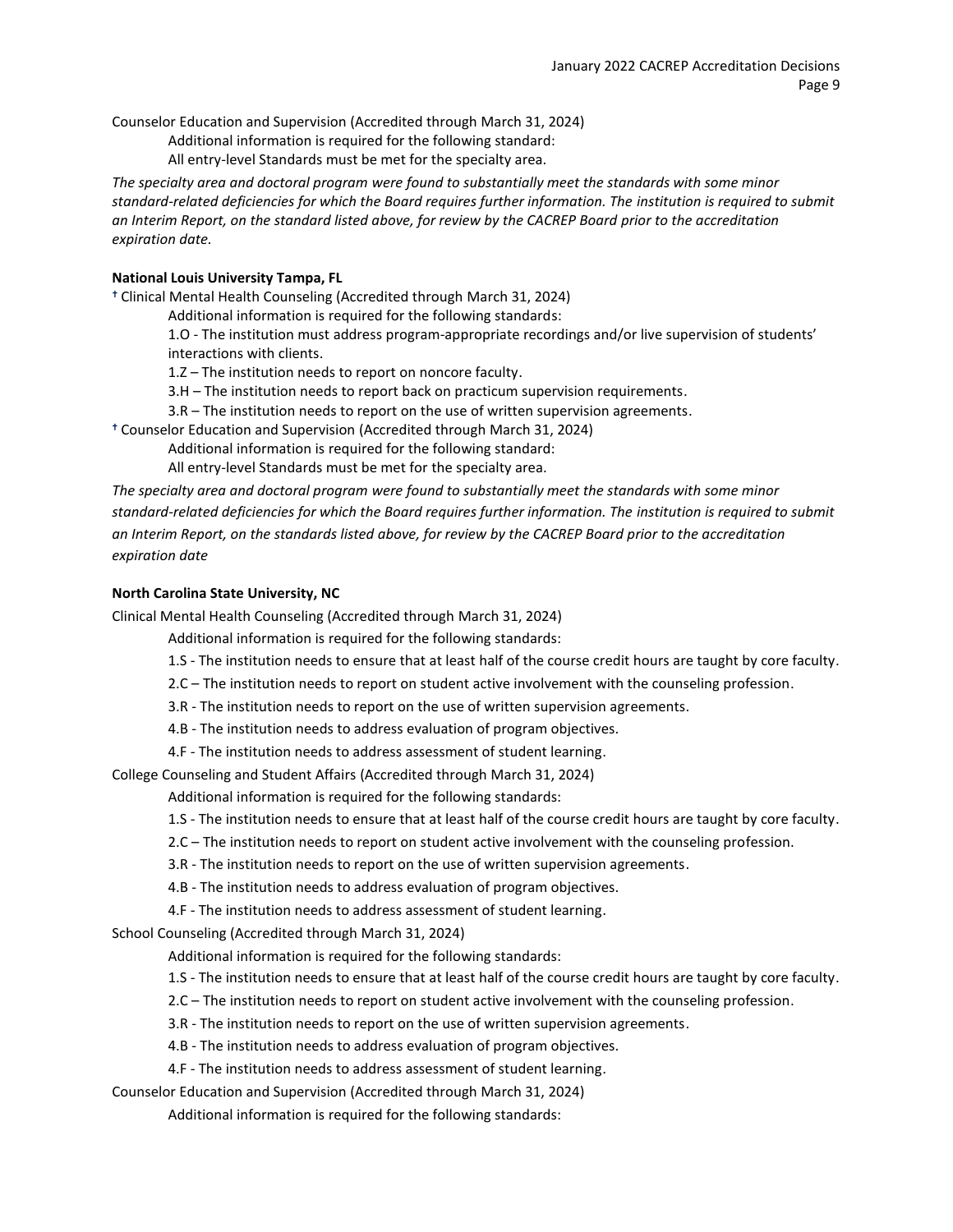6.C.3 – The institution needs to verify the qualifications of doctoral practicum supervisors. *The specialty areas and doctoral program were found to substantially meet the standards with some minor standard-related deficiencies for which the Board requires further information. The institution is required to submit an Interim Report, on the standards listed above, for review by the CACREP Board prior to the accreditation expiration date.*

## **Reformed Theological Seminary, MS**

Clinical Mental Health Counseling (Accredited through March 31, 2024)

Additional information is required for the following standards:

1.Q. - The institution needs to report back on efforts to recruit and retain a diverse faculty group.

1.S – The institution needs to ensure that at least half of the course credit hours are taught by core faculty.

1.X – The institution needs to address the core faculty identity and engagement requirements.

1.AA – The institution needs to address noncore faculty orientation.

4.G – The institution needs to address assessment of student dispositions.

*The specialty area was found to substantially meet the standards with some minor standard-related deficiencies for which the Board requires further information. The institution is required to submit an Interim Report, on the standards listed above, for review by the CACREP Board prior to the accreditation expiration date.*

## **University of Colorado Denver, CO**

Clinical Mental Health Counseling (Accredited through March 31, 2024)

Additional information is required for the following standards:

1.V. - The institution needs to report back on clerical assistance resources.

1.X – The institution needs to address the core faculty identity and engagement requirements.

3.Q - The institution needs to address orientation, consultation, and professional development opportunities for site supervisors.

3.S – The institution needs to address faculty individual supervision ratios.

3.T – The institution needs to address faculty group supervision ratios.

4.K – The institution needs to report on student evaluation of practicum and internship supervisors. Marriage, Couple, and Family Counseling (Accredited through March 31, 2024)

Additional information is required for the following standards and policy:

Policy 1.b – The program needs to address counseling identity for this specialty area.

1.V. - The institution needs to report back on clerical assistance resources.

1.X – The institution needs to address the core faculty identity and engagement requirements.

3.Q - The institution needs to address orientation, consultation, and professional development opportunities for site supervisors.

3.S – The institution needs to address faculty individual supervision ratios.

3.T – The institution needs to address faculty group supervision ratios.

4.K – The institution needs to report on student evaluation of practicum and internship supervisors.

5.F.2.a – The institution needs to address the roles and settings of marriage, couple, and family counselors.

5.F.2.p – The institution needs to address record keeping, third party reimbursement, and other practice and management considerations in marriage, couple, and family counseling.

School Counseling (Accredited through March 31, 2024)

Additional information is required for the following standards:

1.V. - The institution needs to report back on clerical assistance resources.

1.X – The institution needs to address the core faculty identity and engagement requirements.

3.Q - The institution needs to address orientation, consultation, and professional development opportunities for site supervisors.

3.S – The institution needs to address faculty individual supervision ratios.

3.T – The institution needs to address faculty group supervision ratios.

4.K – The institution needs to report on student evaluation of practicum and internship supervisors.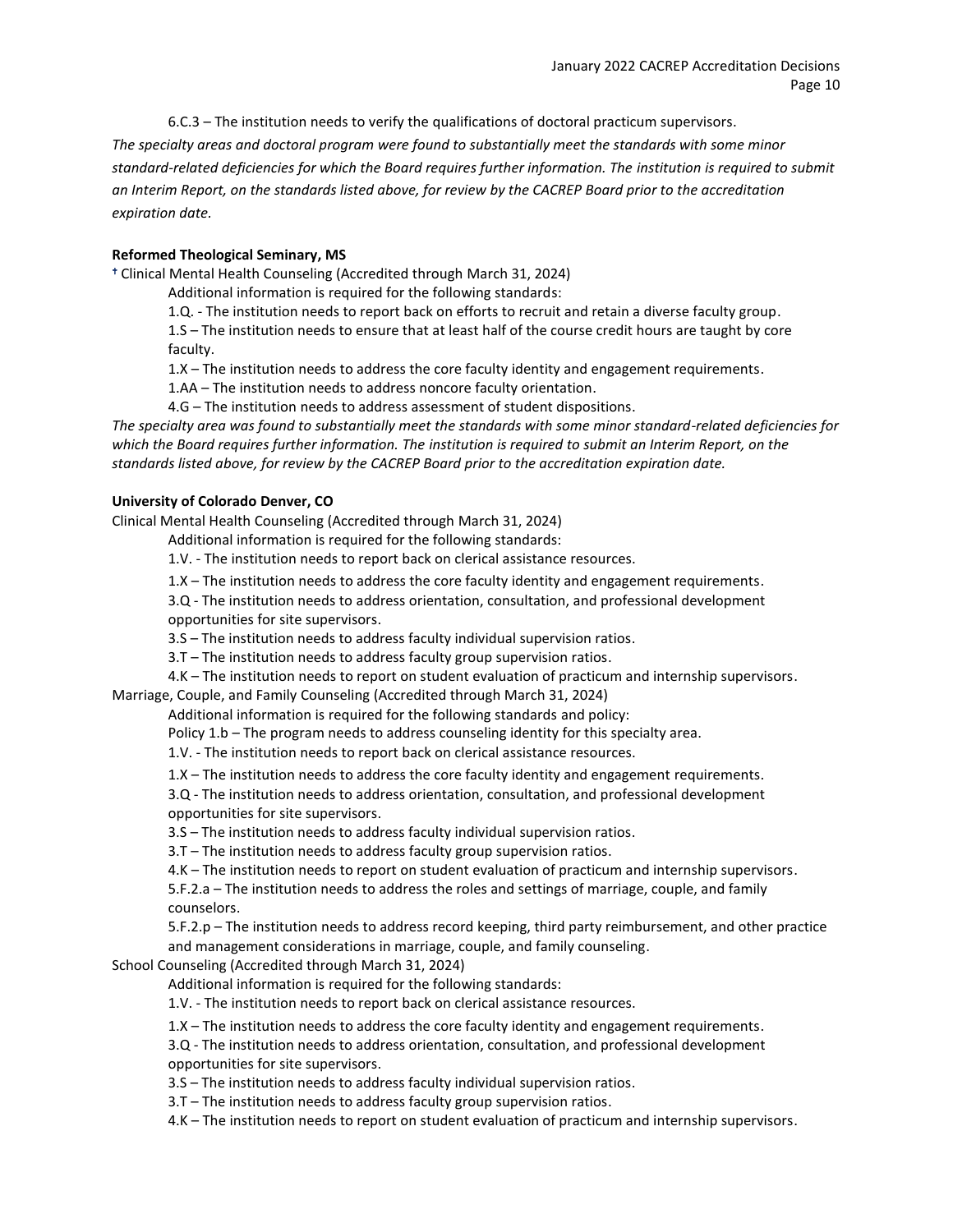5.G.3.c – The institution needs to address core curriculum design, lesson plan development, classroom management strategies, and differentiated instructional strategies.

*The specialty areas were found to substantially meet the standards with some minor standard-related deficiencies*  for which the Board requires further information. The institution is required to submit an Interim Report, on the *standards listed above, for review by the CACREP Board prior to the accreditation expiration date.*

#### **University of Houston Clear Lake, TX**

Clinical Mental Health Counseling (Accredited through March 31, 2024)

Additional information is required for the following standards:

1.D - The institution needs to address support for graduate assistantships.

1.T – The institution needs to report back on adherence to the 12:1 FTE student to faculty ratio.

1.X – The institution needs to address core faculty responsibility for curriculum development.

1.CC – The institution needs to address academic unit leader requirements.

3.C- The institution must report on evaluations of the student's counseling performance in practicum and internship.

4.F – The institution needs to address assessment of student learning.

*The specialty area was found to substantially meet the standards with some minor standard-related deficiencies for which the Board requires further information. The program is required to submit an Interim Report, on the standards listed above, for review by the CACREP Board prior to the accreditation expiration date.*

#### **University of Tennessee Chattanooga, TN**

Clinical Mental Health Counseling (Accredited through March 31, 2024)

Additional information is required for the following standard:

1.R - The institution needs to address the number of qualified faculty.

School Counseling (Accredited through March 31, 2024)

Additional information is required for the following standard:

1.R - The institution needs to address the number of qualified faculty.

*The specialty areas were found to substantially meet the standards with some minor standard-related deficiencies*  for which the Board requires further information. The institution is required to submit an Interim Report, on the *standard listed above, for review by the CACREP Board prior to the accreditation expiration date.*

## **University of Wisconsin Stout, WI**

Clinical Mental Health Counseling (Accredited through March 31, 2024)

Additional information is required for the following standards:

1.K – The institution needs to report back on efforts to recruit and retain a diverse student group.

1.Q - The institution needs to report back on efforts to recruit and retain a diverse faculty group.

1.T - The institution needs to report back on adherence to the 12:1 FTE student to faculty ratio.

2.B – The institution needs to address program objectives.

2.C – The institution needs to report on student active involvement with the counseling profession.

2.F.5.j – The institution must address curriculum on evidence-based counseling strategies and techniques.

2.F.8.b – The institution must address curriculum on identification of evidence-based counseling practices.

2.F.8.c – The institution must address curriculum on needs assessments.

2.F.8.e – The institution must address curriculum on the evaluation of counseling interventions and programs.

3.Q – The institution needs to address orientation, consultation, and professional development opportunities for site supervisors.

3.R – The institution needs to report on the use of written supervision agreements.

4.A – The institution needs to address the systematic evaluation plan.

4.B - The institution needs to address evaluation of program objectives.

4.D - The institution needs to address its annual report creation and distribution.

4.F - The institution needs to address assessment of student learning.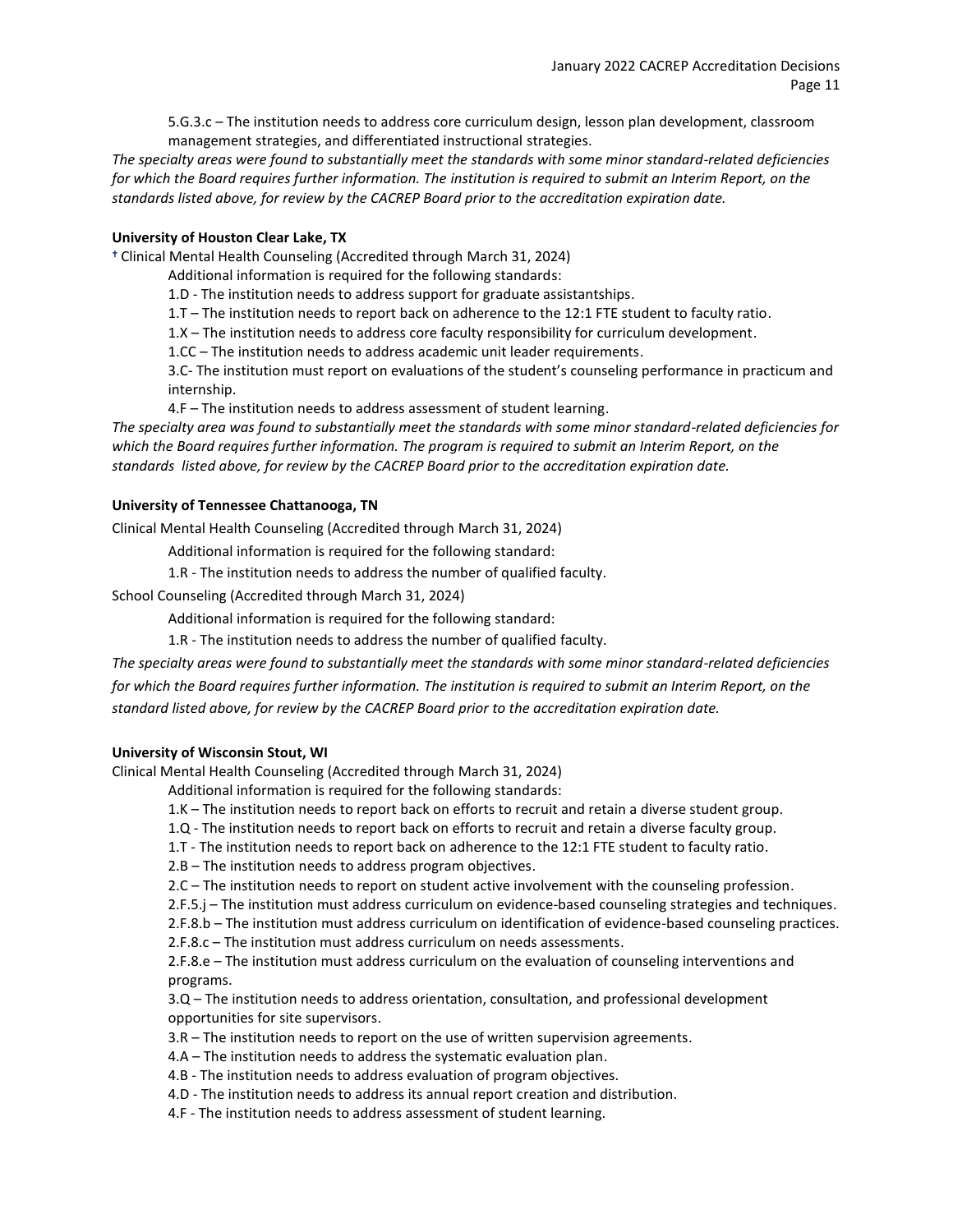4.H – The institution needs to address student retention, remediation and dismissal processes based on individual assessment.

5.C.2.c – The institution needs to address curriculum on the mental health service delivery modalities within the continuum of care.

5.C.2.e – The institution needs to address curriculum on the potential for substance use disorders to mimic and/or co-occur with a variety of neurological, medical, and psychological disorders.

*The specialty area was found to substantially meet the standards with some minor standard-related deficiencies for which the Board requires further information. The program is required to submit an Interim Report, on the standards listed above, for review by the CACREP Board prior to the accreditation expiration date.*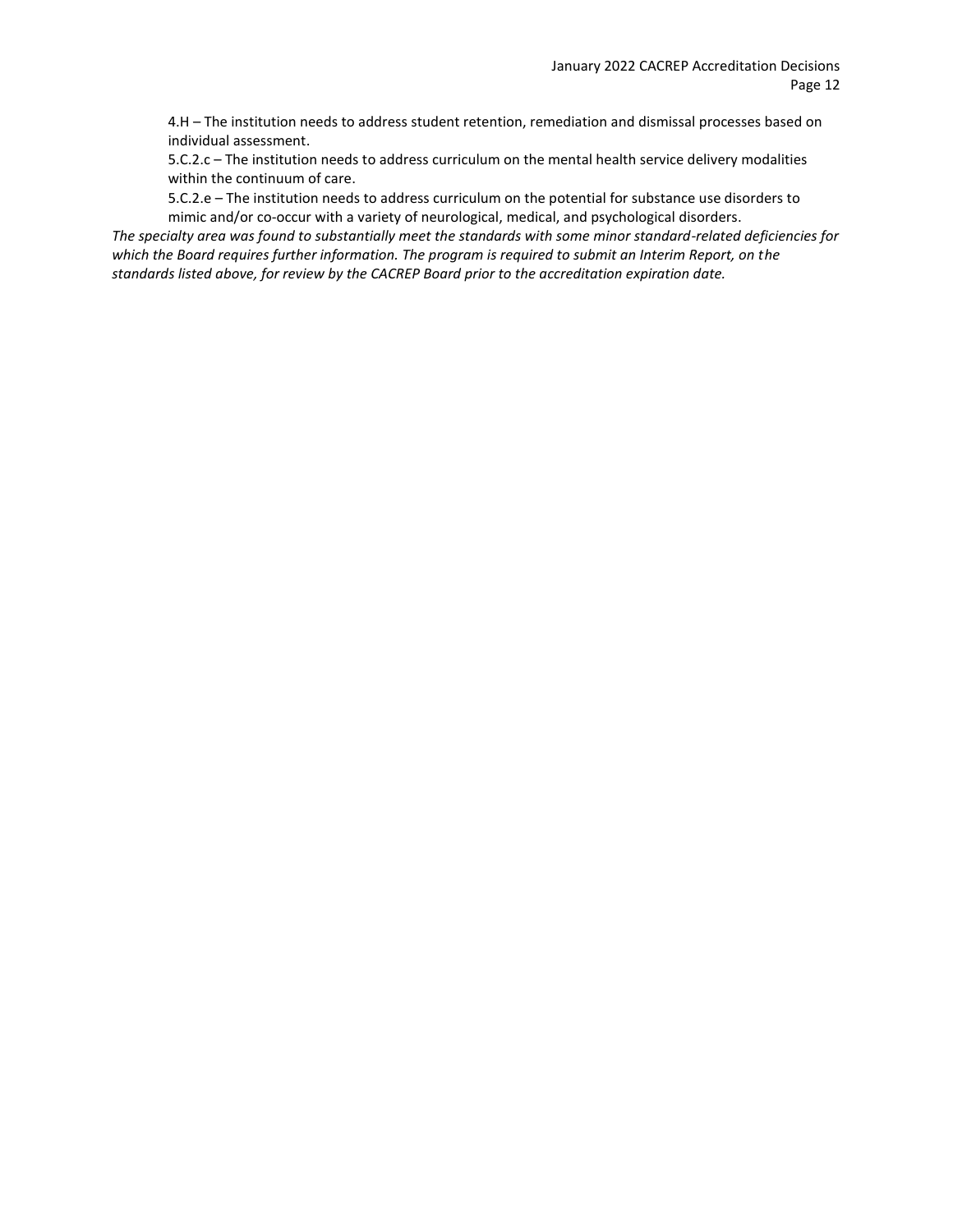## *The following institutions submitted Interim Reports and were granted continued accreditation for a two-year period:*

#### **Concordia University, IL**

Clinical Mental Health Counseling (Accredited through March 31, 2024)

Additional information is required for the following standards:

1.R – The institution needs to address the number of qualified faculty.

1.S – The institution needs to ensure that at least half of the course credit hours are taught by core faculty.

4.B - The institution needs to address evaluation of program objectives.

*The specialty area was found to substantially meet the standards with some minor standard-related deficiencies still remaining. The institution is required to submit a second Interim Report, addressing the standards listed above, for review by the CACREP Board prior to the accreditation expiration date. Since this will be the second Interim Report for the counseling specialty area, if the standards are not adequately addressed, as per CACREP procedures, the Board will have no choice but to deny continued accreditation at the time of review.*

#### **Fairleigh-Dickenson University, NJ**

Clinical Mental Health Counseling (Accredited through March 31, 2024)

Additional information is required for the following standards:

3.P - The institution needs to address site supervisor qualifications.

3.Q – The institution needs to address orientation, consultation, and professional development opportunities for site supervisors.

4.D – The institution needs to address its annual report creation and distribution.

*The specialty area was found to substantially meet the standards with some minor standard-related deficiencies still remaining. The institution is required to submit a second Interim Report, addressing the standards listed above, for review by the CACREP Board prior to the accreditation expiration date. Since this will be the second Interim Report for the counseling specialty areas, if the standards are not adequately addressed, as per CACREP procedures, the Board will have no choice but to deny continued accreditation at the time of review.*

## **Freed-Hardeman University, TN**

Clinical Mental Health Counseling (Accredited through March 31, 2024)

Additional information is required for the following standard:

1.R - The institution needs to address the number of qualified faculty.

*The specialty area was found to substantially meet the standards with some minor standard-related deficiencies still remaining. The institution is required to submit a second Interim Report, addressing the standard listed above, for review by the CACREP Board prior to the accreditation expiration date. Since this will be the second Interim Report for the counseling specialty areas, if the standard is not adequately addressed, as per CACREP procedures, the Board will have no choice but to deny continued accreditation at the time of review.*

## **Shippensburg University, PA**

Clinical Mental Health Counseling (Accredited through March 31, 2024)

Additional information is required for the following standards:

1.O - The institution needs to address student retention policies and practices.

3.P - The institution needs to address site supervisor qualifications.

College Counseling and Student Affairs (Accredited through March 31, 2024)

Additional information is required for the following standards:

1.O - The institution needs to address student retention policies and practices.

2.F.3.c - The institution must address curriculum on theories of normal and abnormal personality development.

3.P - The institution needs to address site supervisor qualifications.

School Counseling (Accredited through March 31, 2024)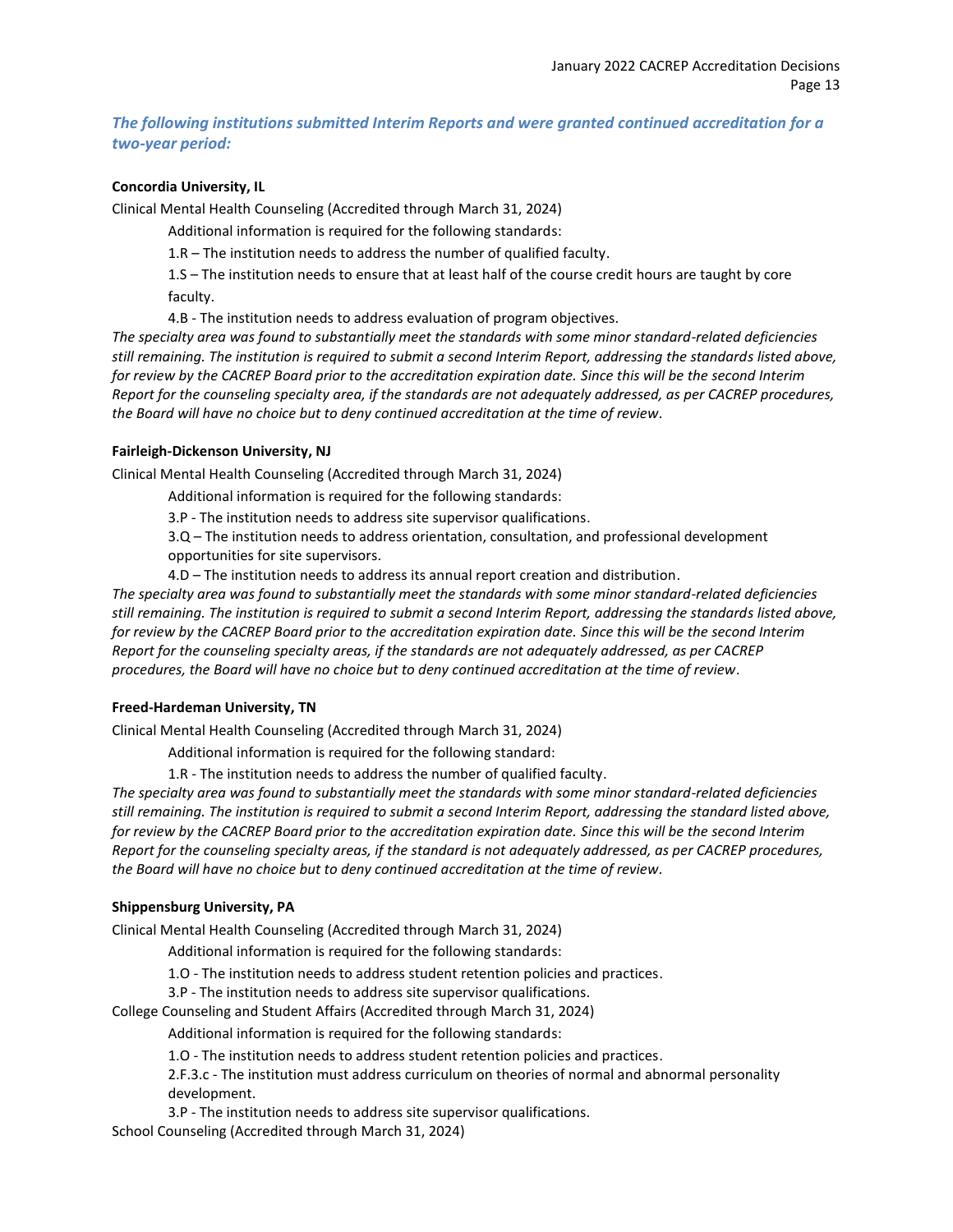Additional information is required for the following standards:

1.O - The institution needs to address student retention policies and practices.

3.P - The institution needs to address site supervisor qualifications.

Counselor Education and Supervision (Accredited through March 31, 2024)

Additional information is required for the following standards:

All entry-level Standards must be met for at least one specialty area.

*The specialty areas and doctoral program were found to substantially meet the standards with some minor standard-related deficiencies still remaining. The institution is required to submit a second Interim Report, addressing the standards listed above, for review by the CACREP Board prior to the accreditation expiration date. Since this will be the second Interim Report for the counseling specialty areas, if the standards are not adequately addressed, as per CACREP procedures, the Board will have no choice but to deny continued accreditation at the time of review.*

## **University of the District of Columbia, DC**

School Counseling (Accredited through March 31, 2024)

- Additional information is required for the following standards:
- 3.P The institution needs to address site supervisor qualifications.
- 4.A The institution needs to address the systematic evaluation plan.
- 4.B The institution needs to address evaluation of program objectives.
- 4.D The institution needs to address its annual report creation and distribution.
- 4.F The institution needs to address assessment of student learning.
- 4.G The institution needs to address assessment of student dispositions.

*The specialty area was found to substantially meet the standards with some minor standard-related deficiencies still remaining. The institution is required to submit a second Interim Report, addressing the standards listed above, for review by the CACREP Board prior to the accreditation expiration date. Since this will be the second Interim Report for the counseling specialty area, if the standards are not adequately addressed, as per CACREP procedures, the Board will have no choice but to deny continued accreditation at the time of review.*

# *The following institutions submitted Special Interim Reports and were granted continued accreditation for the remainder of their eight-year period:*

## **Edinboro University, PA (Accredited under the 2009 Standards)**

Clinical Mental Health Counseling, Clinical Mental Health Counseling and Clinical Rehabilitation Counseling, School Counseling, and Student Affairs and College Counseling (October 31, 2023)

## **Gallaudet University, DC (Accredited under the 2009 Standards)**

Clinical Mental Health Counseling and School Counseling (March 31, 2024)

#### **Mercer University, GA (Accredited under the 2009 Standards)**

Clinical Mental Health Counseling, Rehabilitation Counseling, School Counseling, and Counselor Education and Supervision (October 31, 2024)

## **Regent University, VA (Accredited under the 2009 Standards)**

Clinical Mental Health Counseling, Marriage, Couple, and Family Counseling, School Counseling, and Counselor Education and Supervision (March 31, 2024)

## **South University – Savannah, GA (Accredited under the 2009 Standards)**

Clinical Mental Health Counseling (March 31, 2024)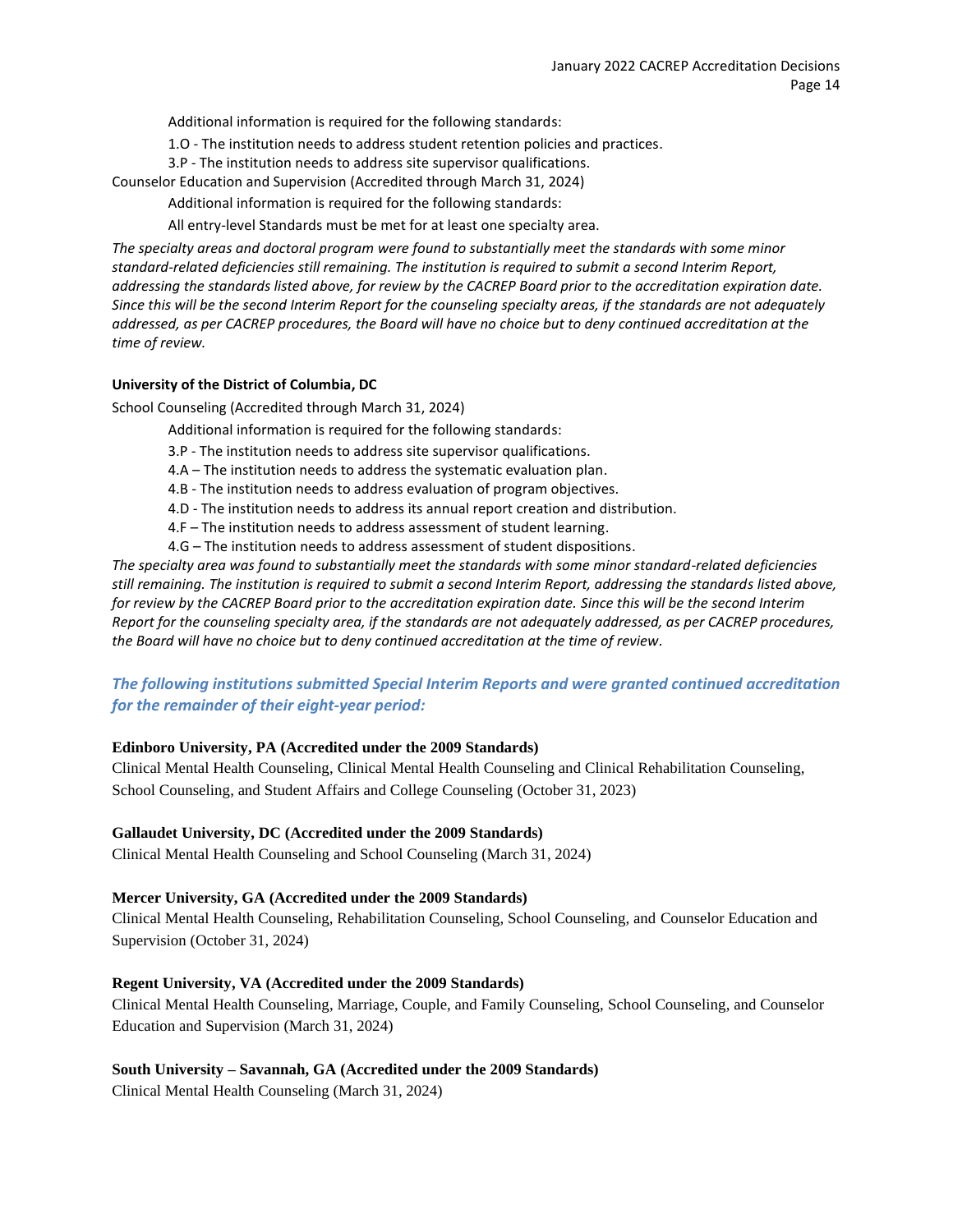## **St. Bonaventure University, NY (Accredited under the 2009 Standards)**

Clinical Mental Health Counseling and School Counseling (October 31, 2024)

#### **Stephen F. Austin State University, TX**

Clinical Mental Health Counseling, Clinical Rehabilitation Counseling, and School Counseling (October 31, 2024)

#### **Syracuse University, NY**

Clinical Mental Health Counseling, College Counseling and Student Affairs, School Counseling, and Counselor Education and Supervision (October 31, 2024)

## **University of Connecticut, CT (Accredited under the 2009 Standards)**

School Counseling (October 31, 2023)

**University of North Texas, TX (Accredited under the CORE Standards)** Rehabilitation Counseling (October 31, 2023)

**Valdosta State University, GA** School Counseling (October 31, 2024)

## **Walden University, MN**

Addiction Counseling, Clinical Mental Health Counseling, Marriage, Couple, and Family Counseling, School Counseling, and Counselor Education and Supervision (March 31, 2025)

## **Xavier University of Louisiana, LA (Accredited under the 2009 Standards)**

Clinical Mental Health Counseling and School Counseling (October 31, 2023)

# *The following institution submitted a Special Interim Report and a follow up report was requested on the Standard indicated:*

## **Winona State University, MN (Accredited under the 2009 Standards)**

Clinical Mental Health Counseling and School Counseling

Additional information is required for the following standards

I.N The institution needs to report back on adherence to the 10:1 FTE student to faculty ratio

*The specialty area was found to substantially meet the standards with some minor standard-related deficiencies still remaining. The institution is required to submit a second Special Interim Report, addressing the standard listed above, for review by the CACREP Board prior to the accreditation expiration date. Since this will be the second Special Interim Report for the counseling specialty area, if the standard is not adequately addressed, as per CACREP procedures, the Board will have no choice but to deny continued accreditation at the time of review.*

*Specializations at the following institutions were found to be deficient during a monitoring review. They are required to submit a Special Interim Report addressing the indicated Standards that have been cited:*

## **Alvernia University, PA**

Additional information is required for the following standards:

1.R – The institution needs to address the number of qualified faculty.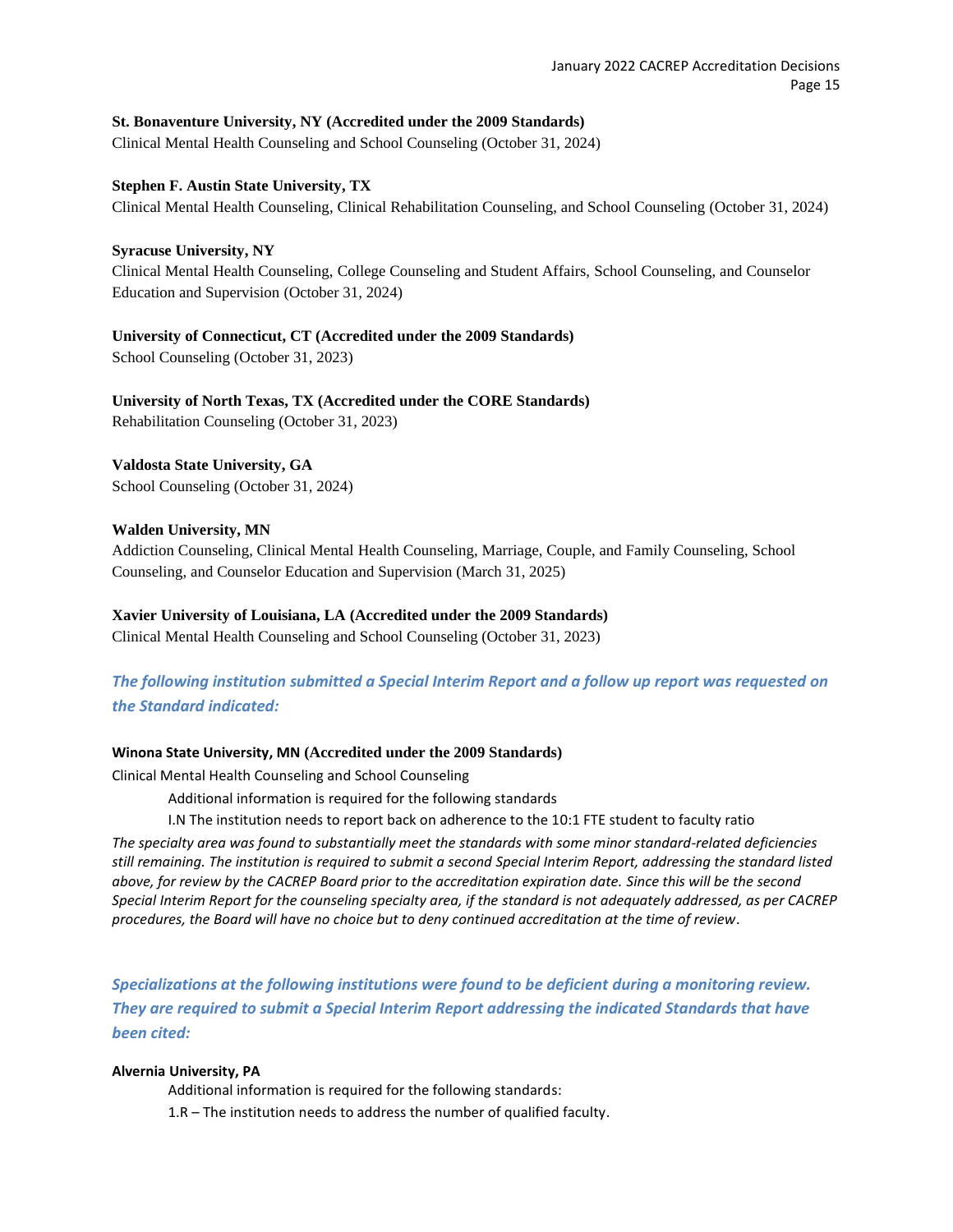1.S – The institution needs to ensure that at least half of the course credit hours are taught by core faculty.

1.T – The institution needs to report back on adherence to the 12:1 FTE student to faculty ratio.

#### **Duquesne University, PA**

Additional information is required for the following standard:

1.S – The institution needs to ensure that at least half of the course credit hours are taught by core faculty.

#### **Eastern Mennonite University, VA**

Additional information is required for the following standards:

1.T – The institution needs to report back on adherence to the 12:1 FTE student to faculty ratio.

4.D – The institution needs to address its annual report creation and distribution.

## **Gardner-Webb University, NC**

Additional information is required for the following standard:

1.S – The institution needs to ensure that at least half of the course credit hours are taught by core faculty.

#### **Lehman College, City University of New York, NY**

Additional information is required for the following standard:

1.S – The institution needs to ensure that at least half of the course credit hours are taught by core faculty.

#### **Marshall University, WV**

Additional information is required for the following standard:

1.T – The institution needs to report back on adherence to the 12:1 FTE student to faculty ratio.

#### **Montclair University, NJ**

Additional information is required for the following standards:

1.S – The institution needs to ensure that at least half of the course credit hours are taught by core faculty.

1.T – The institution needs to report back on adherence to the 12:1 FTE student to faculty ratio.

#### **Northern State University, SD (Accredited under the 2009 Standards)**

Additional information is required for the following standard:

I.AA.6 – The institution needs to address the distribution of a report on outcomes of the systematic program evaluation.

#### **Northwest Nazarene University, ID**

Additional information is required for the following standards:

1.S - The institution needs to ensure that at least half of the course credit hours are taught by core faculty.

1.T – The institution needs to report back on adherence to the 12:1 FTE student to faculty ratio.

4.D – The institution needs to address its annual report creation and distribution.

#### **Quincy University, IL (Accredited under the 2009 Standards)**

Additional information is required for the following standards:

I.W.1 - The institution needs to address the number of full-time faculty.

I.W.2 – The institution needs to follow up on the doctoral degrees of faculty.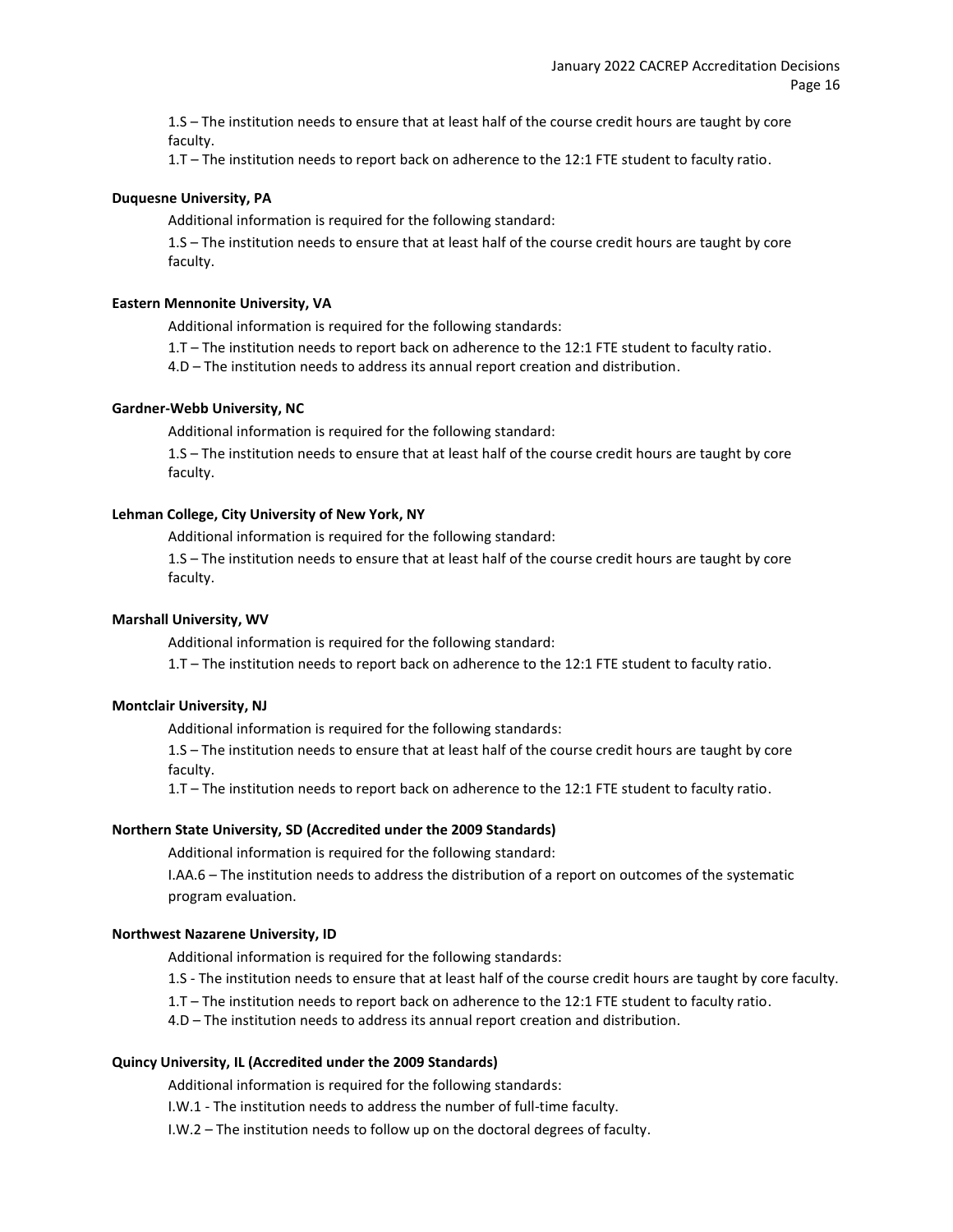#### **Salve Regina University, RI (Accredited under the CORE Standards)**

Additional information is required for the following standard:

B.2 – The institution must follow up on program evaluation data.

#### **Tarleton State University, TX (Accredited under the 2009 Standards)**

Additional information is required for the following standards:

- I.M The institution needs to ensure that a majority of courses offered are taught by core faculty.
- I.N The institution needs to report back on adherence to the 10:1 FTE student to faculty ratio.
- I.R The institution needs to ensure that group supervision does not exceed twelve students.

#### **University of Cincinnati, OH**

Additional information is required for the following standard:

3.S – The institution needs to address faculty individual supervision ratios.

#### **University of Dayton, OH**

Additional information is required for the following standards:

- 1.S The institution needs to ensure that at least half of the course credit hours are taught by core faculty.
- 1.T The institution needs to report back on adherence to the 12:1 FTE student to faculty ratio.
- 3.S The institution needs to address faculty individual supervision ratios.
- 3.U The institution needs to report on maximum group supervision ratios.
- 4.D The institution needs to address its annual report creation and distribution.

#### **University of Memphis, TN**

Additional information is required for the following standard:

1.T – The institution needs to report back on adherence to the 12:1 FTE student to faculty ratio.

#### **Winebrenner Theological Seminary, OH**

Additional information is required for the following standard:

4.D – The institution needs to address its annual report creation and distribution.

#### *The following institutions underwent a full review and accreditation was denied:*

#### **University of Arkansas Little Rock, AR**

Rehabilitation Counseling (Accredited through May 14, 2022)

#### **University of Wisconsin Stout, WI**

Rehabilitation Counseling (Accredited through May 7, 2022)

#### *The accreditation of the following specializations expired as of the dates indicated:*

#### **Alabama A&M University, AL**

Rehabilitation Counseling (Accredited through December 14, 2021)

#### **College of New Jersey, NJ**

Marriage, Couple, and Family Counseling (Accredited through August 22, 2021)